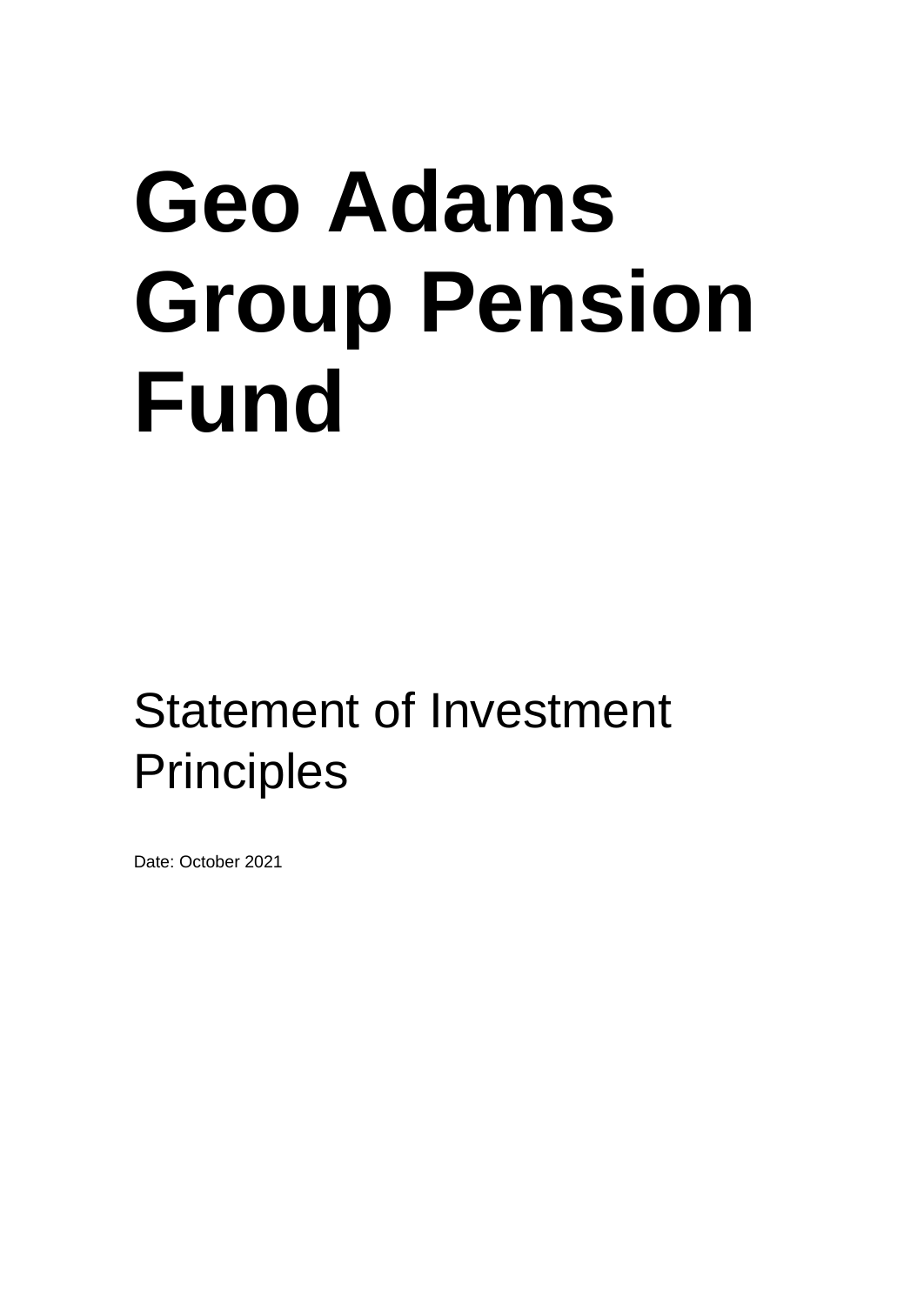# **Preface**

# **Scheme background**

This Statement of Investment Principles (the 'SIP') details the principles governing investment decisions for the Geo Adams Group Pension Fund ('the Fund').

The Fund operates for the exclusive purpose of providing retirement and death benefits to eligible participants and beneficiaries, and provides benefits calculated on a defined benefit (DB) basis. The Fund is closed to new entrants and to future accrual.

# **Regulatory requirements and considerations**

Under the Pensions Act 1995 (the 'Act') and subsequent legislation, principally the Occupational Pension Schemes (Investment) Regulations 2005 (the 'Investment Regulations'), the Trustees must secure that a written statement of the principles governing the investment decisions is prepared and maintained for the Fund.

This SIP also reflects the Myners principles for institutional investment decision-making, which require trustee boards to act in a transparent and responsible manner.

The Trustees are responsible for all aspects of the operation of the Fund including this SIP.

In agreeing their investment strategy, the Trustees have had regard to:

- The requirements of the Act concerning suitability and diversification of investments and the Trustees will consider those requirements on any review of this SIP or any change in the investment policy.
- The requirement of the Investment Regulations: in particular assets that are held to cover the Fund's technical provisions must also be invested in a manner appropriate to the nature and duration of the expected future retirement benefits payable under the Fund.
- In respect of the additional voluntary contribution ('AVC') arrangements provided on a money-purchase basis, the Trustees have taken into account the requirements and recommendations within the Pensions Regulator's code of practice 13: Governance and administration of occupational trust-based schemes providing money purchase benefits and regulatory guidance. Information on the Trustees' approach to investment matters within the AVC arrangements is included within this SIP.

# **Responsibilities and appointments**

Only persons or organisations with the necessary skills, information and resources are actively involved in taking investment decisions affecting the Fund. The Trustees draw on the expertise of external persons and organisations including the investment consultant, investment managers and the Scheme Actuary. Full details are set out in this SIP.

# **Consultation**

In accordance with the Act, the Trustees have obtained and considered written advice from Buck Consultants (Administration & Investment) Limited (the 'investment consultant') prior to the preparation (or revision) of this SIP and have consulted Tulip Limited (the 'Sponsoring Employer'). However, it should be noted that neither the Trustees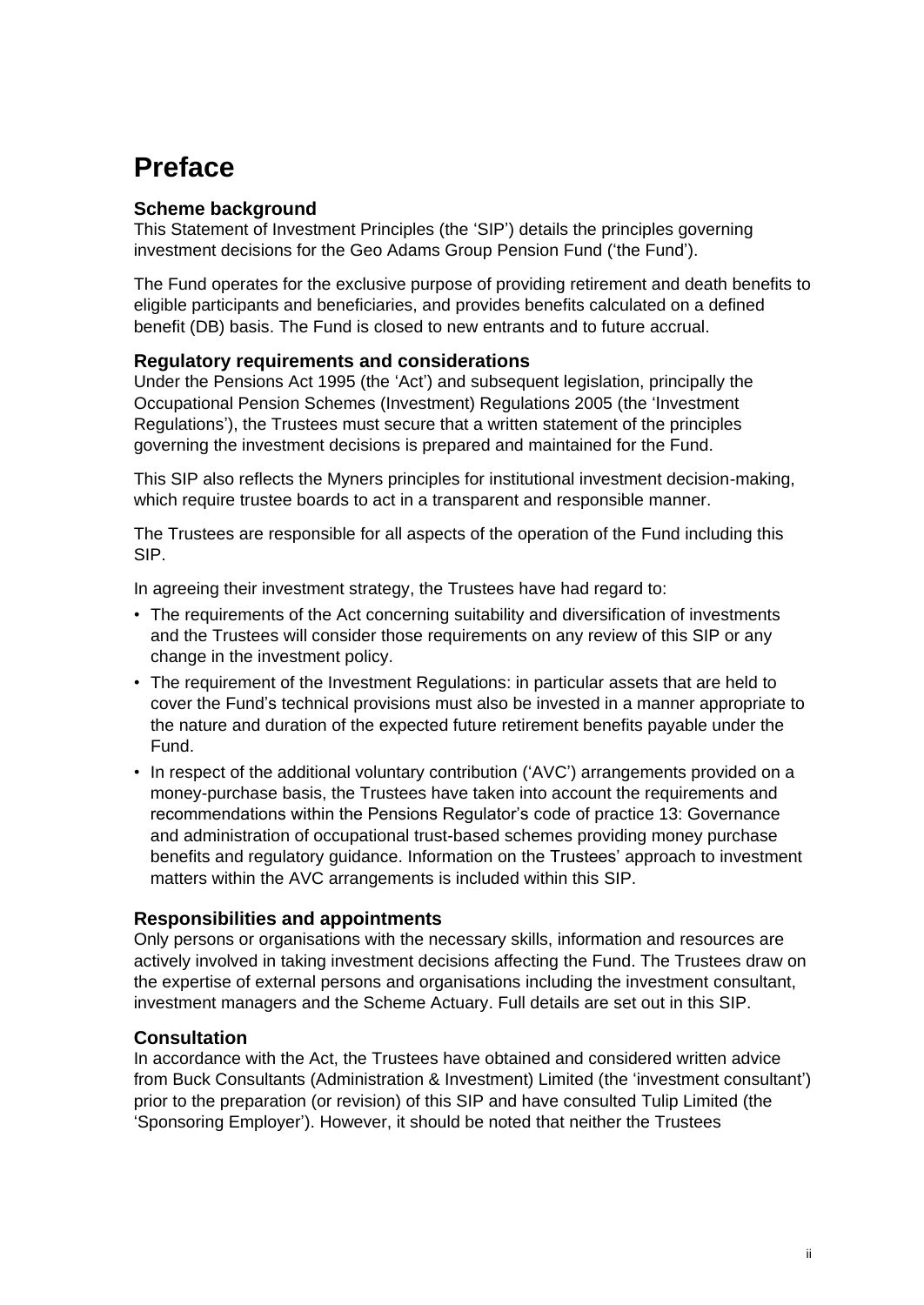(nor any investment manager to whom they have delegated any discretion to make decisions about investments) shall require the consent of the Sponsoring Employer to exercise any investment power.

#### **Review**

The Trustees will review this SIP at least every three years and without delay after each significant change in investment policy, taking note of any changes in the Fund's liabilities. Once agreed, and after consultation with the Sponsoring Employer, a copy of this SIP will be given to the Scheme Actuary and is publicly available to members on the company's website.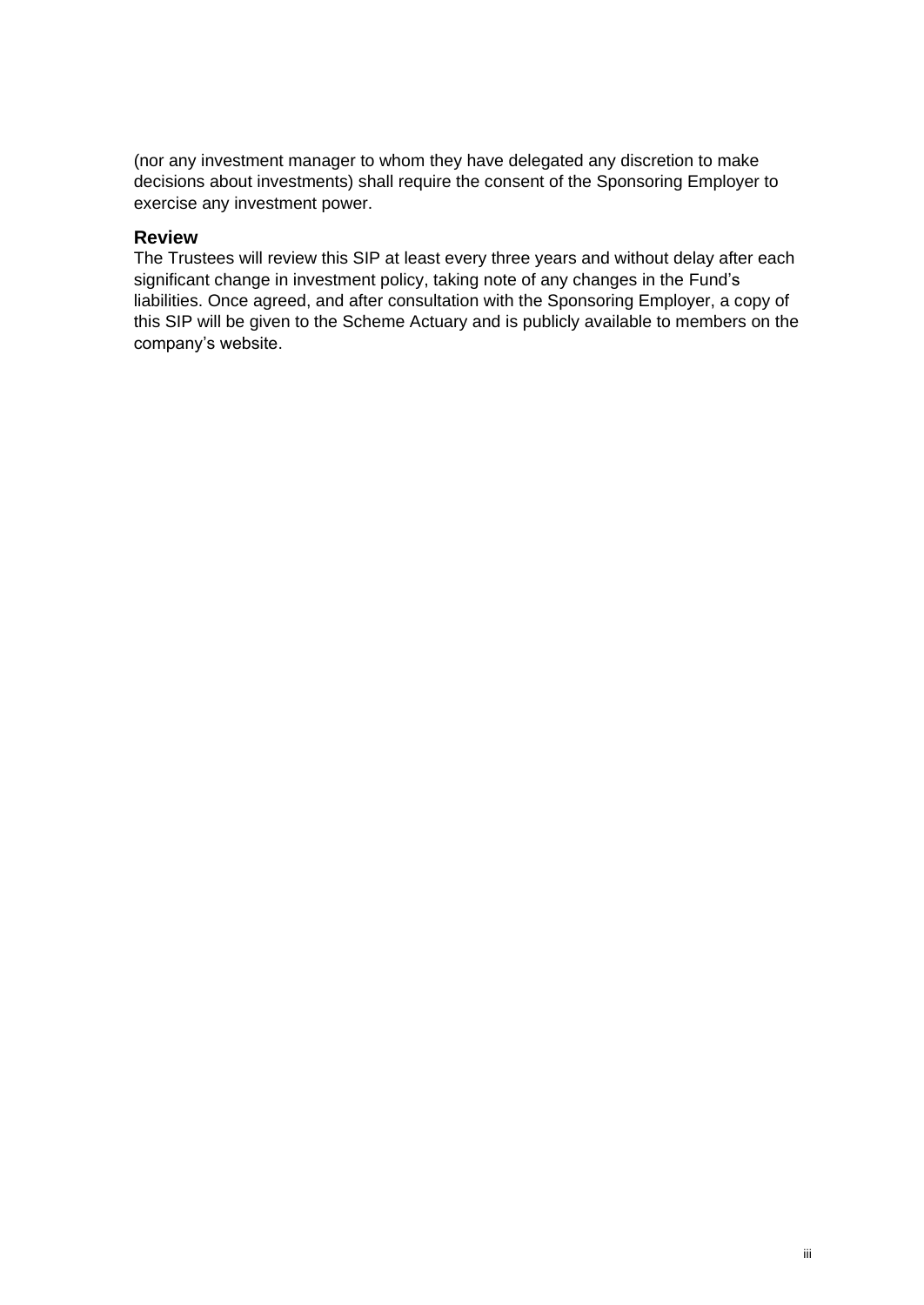# **Contents**

| The Trustees' policy in relation to the kinds of investments to be held 2                  |  |
|--------------------------------------------------------------------------------------------|--|
| The Trustees' policy in relation to the balance between different kinds of investments . 3 |  |
| The Trustees' policy in relation to the expected return on investments 3                   |  |
| The Trustees' policy in relation to the realisation of investments 3                       |  |
| The Trustees' policy in relation to financially material considerations  3                 |  |
| The Trustees' policy in relation to the extent to which non-financial matters are taken    |  |
|                                                                                            |  |
|                                                                                            |  |
|                                                                                            |  |
|                                                                                            |  |
|                                                                                            |  |
|                                                                                            |  |
|                                                                                            |  |
|                                                                                            |  |
|                                                                                            |  |
|                                                                                            |  |
|                                                                                            |  |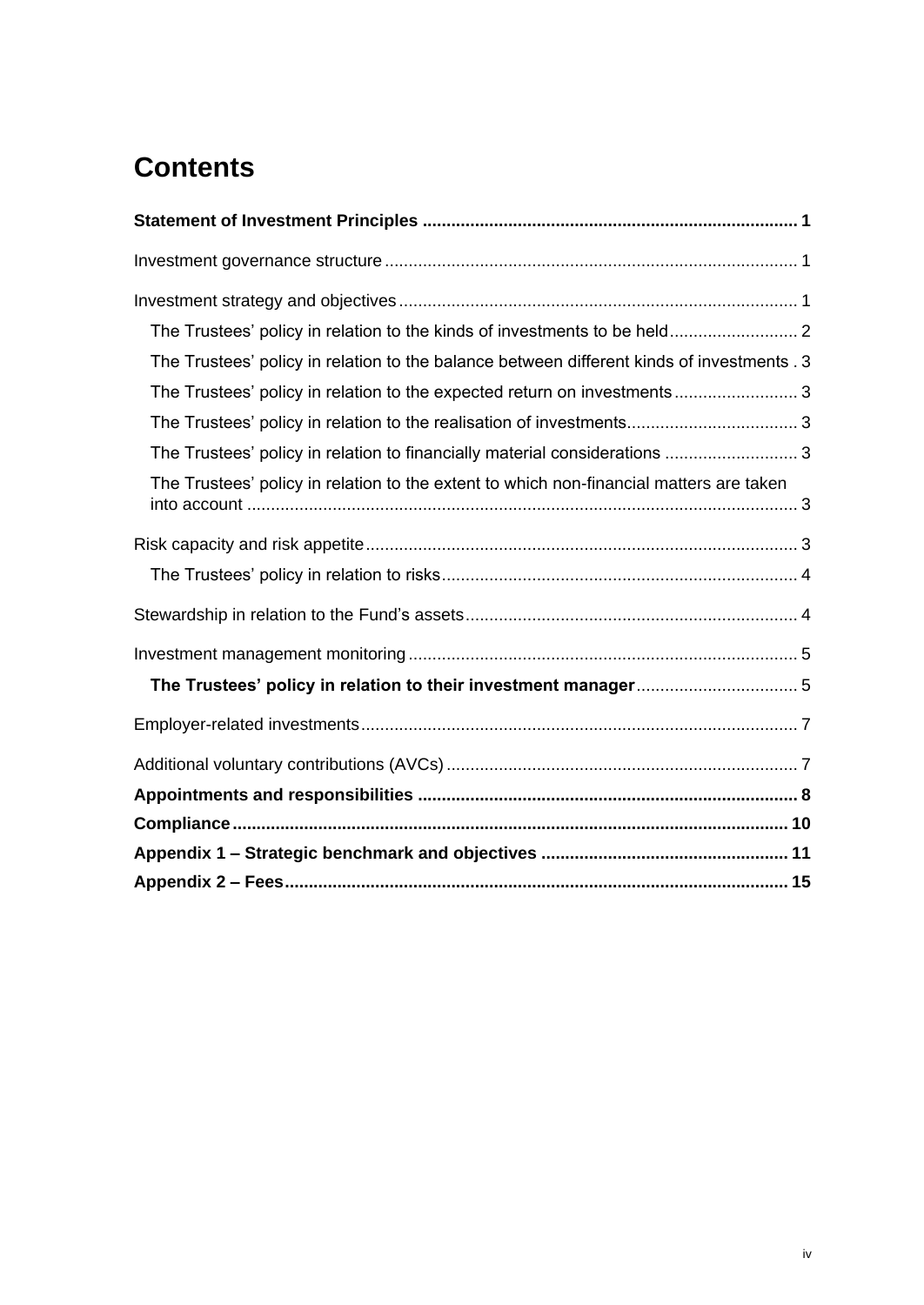# <span id="page-4-0"></span>**Statement of Investment Principles**

#### <span id="page-4-1"></span>**Investment governance structure**

All investment decisions are taken by the Trustee Board as a whole. The Trustees believe that collective responsibility is the appropriate structure, given the size of the board, except for specific projects when an investment sub-committee may be set up. The Trustees will undertake training where appropriate to ensure they have the necessary expertise to take the decisions required and to evaluate critically the advice received.

All investment decisions relating to the Fund are under the control of the Trustee Board without constraint by the Sponsoring Employer. The Trustees will consult with the Sponsoring Employer when changing this SIP.

All day-to-day investment decisions are delegated to properly qualified and authorised investment managers of pension scheme portfolios. Investment management agreements have been exchanged with the investment managers, and are reviewed from time-to-time to ensure that the manner in which they make investments on behalf of the Trustee Board are suitable for the Fund, and appropriately diversified.

#### <span id="page-4-2"></span>**Investment strategy and objectives**

The Fund's investment strategy has been agreed by the Trustees having taken advice from the investment consultant in relation to the suitability of investments and the need to diversify and takes due account of the Fund's liability profile along with the level of disclosed surplus or deficit.

The agreed investment strategy is based on an analysis of the Fund's liability profile, the required investment return and the returns expected from the various asset classes over the long-term. Long-term returns from equities are expected to exceed the returns from bonds and cash, although returns and capital values may demonstrate higher volatility. The Trustees are prepared to accept this higher volatility in order to aim to achieve the overall investment objectives.

The Trustees' primary objectives are:

- To provide appropriate security for all beneficiaries.
- To achieve long-term growth sufficient to provide the benefits from the Fund.
- To achieve an appropriate balance between risk and return with regards to the cost of the Fund and the security of the benefits.

The Trustees have translated their objectives into a suitable strategic asset allocation benchmark for the Fund, details of which are included in the appendices of this SIP.

In accordance with the Financial Services & Markets Act 2000, the Trustees are responsible for setting the general investment policy, but the responsibility for all day-to-day investment management decisions has been delegated to an investment manager authorised under the Act. Details are included in the appendices of this SIP.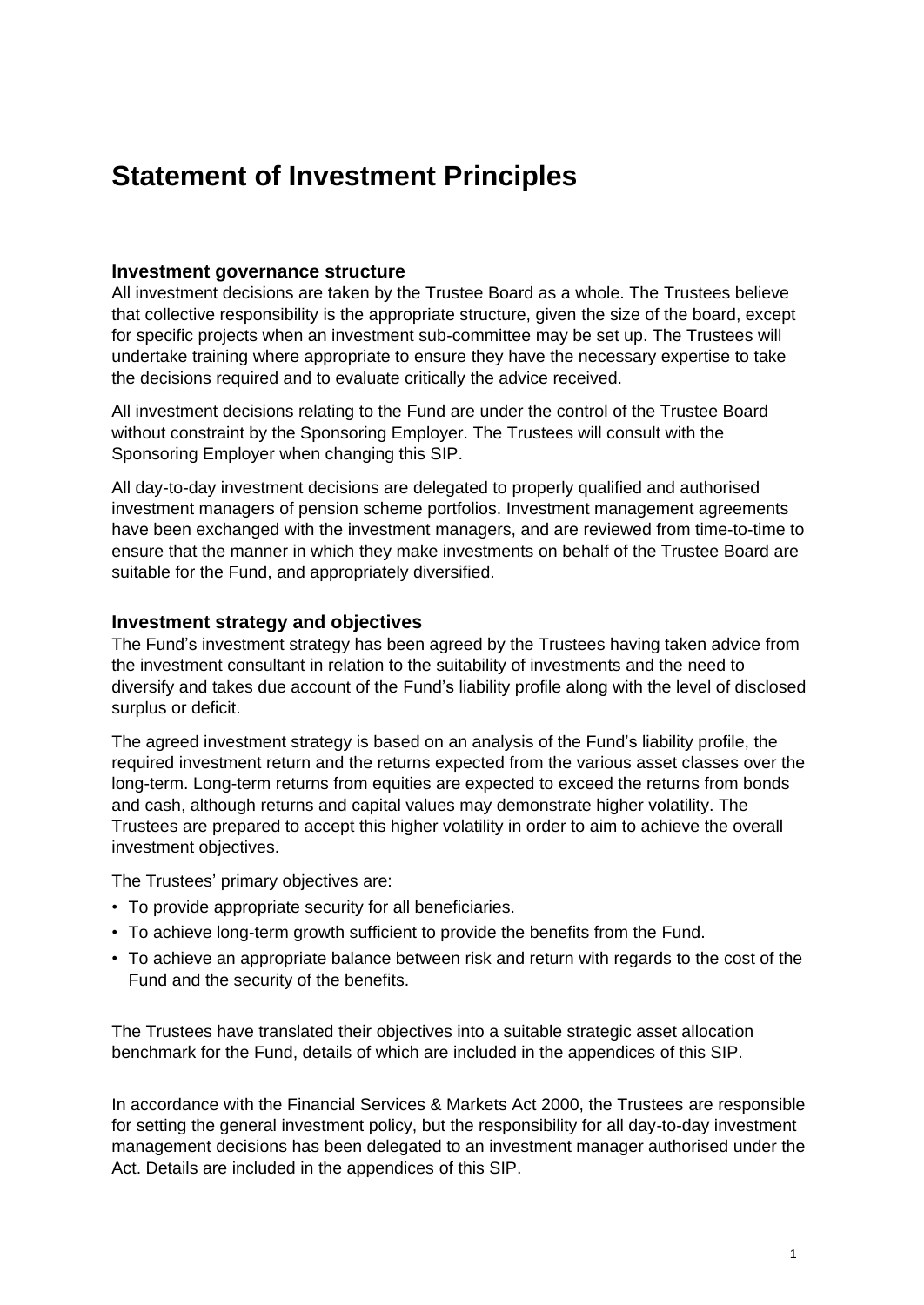The Trustees are responsible for reviewing both the Fund's asset allocation and investment strategy as part of each actuarial valuation in consultation with the Fund's investment consultant. The Trustees may also reconsider the asset allocation and the investment strategy outside the triennial valuation period where necessary.

The Trustees consider the Fund's current strategic asset allocation to be consistent with the current financial position of the Fund.

#### <span id="page-5-0"></span>**The Trustees' policy in relation to the kinds of investments to be held**

The Trustees have full regard to their investment powers as set out in Rule 4.2 of the Trust Deed and Rules dated March 1992.

The Fund may invest in quoted and unquoted securities of UK and overseas markets including:

- Equities.
- Fixed interest and index-linked bonds.
- Cash.
- Property.
- Private equity.
- Hedge funds and pooled investment vehicles considered appropriate for tax-exempt registered occupational pension schemes.

The Trustees have considered the attributes of the various asset classes (including derivative instruments), these attributes being:

- Security (or quality) of the investment.
- Yield (expected long-term return).
- Spread (or volatility) of returns.
- Term (or duration) of the investment.
- Liability Hedging attributes.
- Currency exchange rate risk.
- Marketability and liquidity (i.e. the tradability on regulated markets).
- ESG and climate risk.
- Taxation.

The Trustees consider all the stated classes of investment to be suitable to the circumstances of the Fund. The Fund invests in pooled funds, other collective investment vehicles and cash. The Trustees have made the decision to invest the majority of assets in pooled funds because:

- The Fund is not large enough to justify direct investment on a cost-effective basis.
- Pooled funds allow the Trustees to invest in a wider range of assets, which serves to reduce risk.
- Pooled funds provide a more liquid form of investment than certain types of direct investment.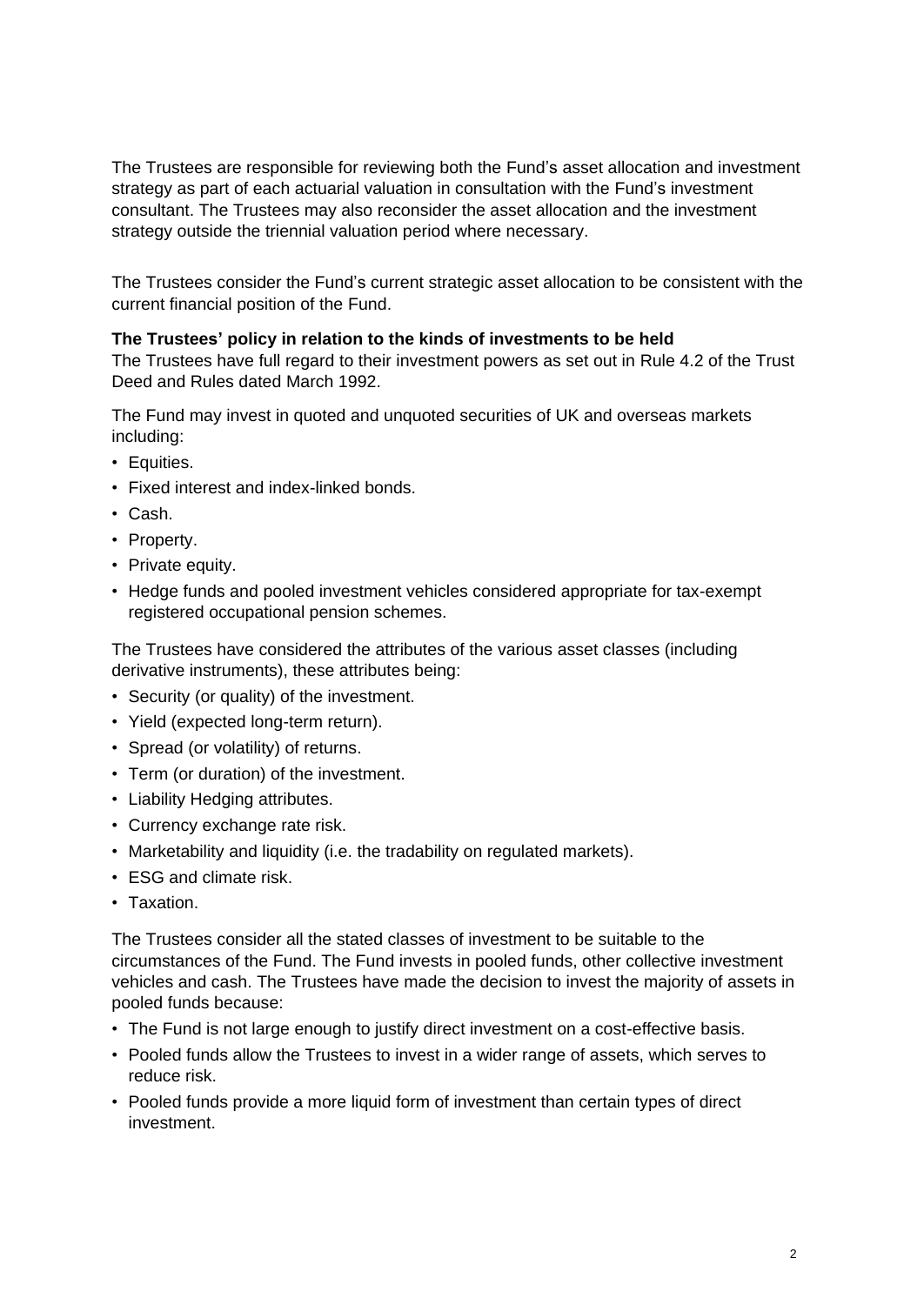#### <span id="page-6-0"></span>**The Trustees' policy in relation to the balance between different kinds of investments**

The appointed investment manager will hold a diversified mix of investments in line with their agreed benchmark and within their discretion to diverge from the benchmark. Within each major market each manager will maintain a diversified portfolio of securities. Full details are set out in Appendix 1 of this SIP.

#### <span id="page-6-1"></span>**The Trustees' policy in relation to the expected return on investments**

The investment strategy is believed to be capable of exceeding, in the long run, the overall required rate of return assumed in the Scheme Actuary's actuarial valuation report in order to reach / maintain a fully funded status under the agreed assumptions.

#### <span id="page-6-2"></span>**The Trustees' policy in relation to the realisation of investments**

In the event of an unexpected need to realise all or part of the assets of the portfolio, the Trustees require the investment managers to be able to realise the Fund's investments in a reasonable timescale by reference to the market conditions existing at the time the disposal is required and subject to the best interests of the Fund. The majority of the assets are not expected to take an undue time to liquidate as all of the funds are daily dealt and fairly liquid.

#### <span id="page-6-3"></span>**The Trustees' policy in relation to financially material considerations**

The Trustees expect their investment manager, where appropriate, to have taken account of financially material considerations, including environmental, social and governance ('ESG') factors as part of their investment analysis and decision-making process.

#### **The Trustees review, from time to time, the investment managers' policies in respect of financially material considerations and are satisfied they are consistent with the above approach. The Trustees' policy in relation to the extent to which non-financial matters are taken into account**

<span id="page-6-4"></span>The Trustees' objective is that the financial interests of the Fund members is their first priority when choosing investments. The Trustees have decided not to take members' preferences into account when considering these objectives.

# <span id="page-6-5"></span>**Risk capacity and risk appetite**

The Trustees, after seeking appropriate investment advice, have selected a strategic asset allocation benchmark for the Fund including control ranges for each asset class and or geographic region (see Appendix 1).

Subject to their respective benchmarks and guidelines (shown in Appendix 1) the investment managers are given full discretion over the choice of stocks and are expected to maintain diversified portfolios.

The Trustees are satisfied that the investments selected are consistent with their investment objectives, particularly in relation to diversification, risk, expected return and liquidity.

#### <span id="page-6-6"></span>**The Trustees' policy in relation to risks**

The Trustees consider the main risk to be that of the assets being insufficient to meet the Fund's liabilities as they fall due. The Trustees have considered the likelihood of undesirable financial outcomes arising in the future.

Investment policies are set with the aim of having sufficient and appropriate assets to cover the Fund's Technical Provisions with the long-term goal of buy-out, and with the need to avoid undue volatility of the contributions required.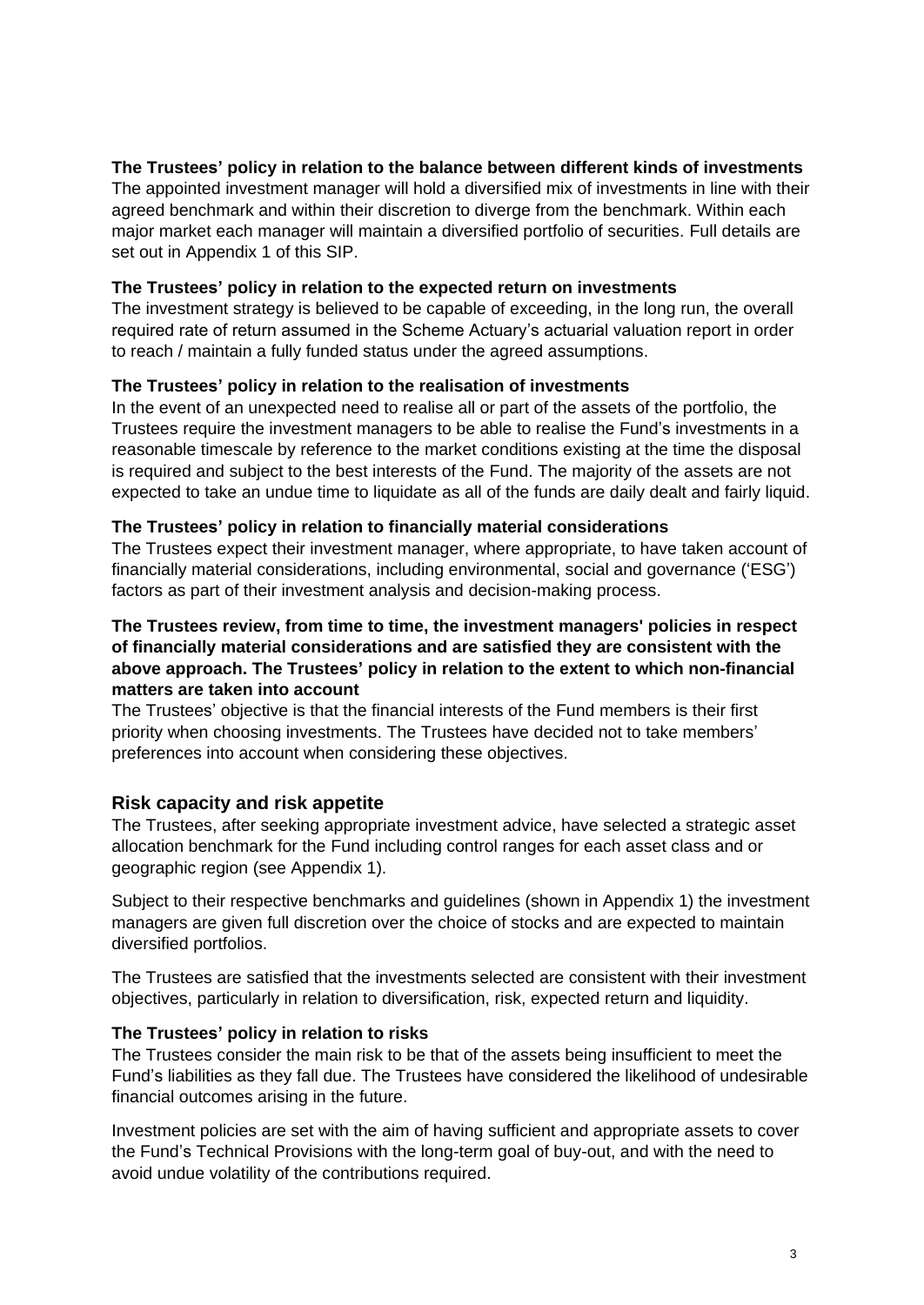In determining their investment strategy, the Trustees received advice from the investment consultant. Taking this into account, along with the expected returns underlying the most recent actuarial valuation, the strategy outlined in Appendix 1 of this SIP has been adopted.

Although the Trustees acknowledge that the main risk is that the Fund will have insufficient assets to meet its liabilities, the Trustees recognise other contributory risks, including the following. Namely the risks:

- Associated with the differences in the sensitivity of asset and liability values to changes in financial and demographic factors.
- Of the Fund having insufficient liquid assets to meet its immediate liabilities.
- Of the investment manager failing to achieve the required rate of return.
- Due to a lack of diversification of investments.
- Of failure of the Fund's Sponsoring Employer to meet its obligations.

The Trustees manage and measure these risks on a regular basis via actuarial and investment reviews, and in the setting of investment objectives and strategy.

The Trustees undertake monitoring of the investment managers' performance against its targets and objectives on a regular basis.

Each fund in which the Trustees invest has a stated performance objective by which investment performance will be measured. These are shown in Appendix 1.

The divergence of the actual distribution of the investments from the benchmark weighting will be monitored by the manager. Any deviation from the target asset allocation will be discussed periodically with the investment consultant.

#### <span id="page-7-0"></span>**Stewardship in relation to the Fund's assets**

The Trustees have a fiduciary duty to consider their approach to the stewardship of the investments, to maximise financial returns for the benefit of members and beneficiaries over the long term. The Trustees can promote an investment's long-term success through monitoring, engagement and/or voting, either directly or through their investment managers.

The Trustees' policy is to delegate responsibility for engaging and monitoring investee companies to the investment managers. The Trustees expect the investment managers to use its discretion to maximise financial returns for members and others over the long term.

The Trustees' policy is to delegate responsibility for the exercising of rights (including voting rights) attaching to investments to the investment managers and to encourage the managers to exercise those rights. The investment managers are expected to provide regular reports for the Trustees detailing their voting activity.

#### <span id="page-7-1"></span>**Investment management monitoring**

The Trustees will assess the performance, processes and cost effectiveness of the investment managers by means of regular reviews of the results and other information, in consultation with the investment consultant.

All investment decisions, and the overall performance of the investment managers, are monitored by the Trustees with the assistance of the investment consultant.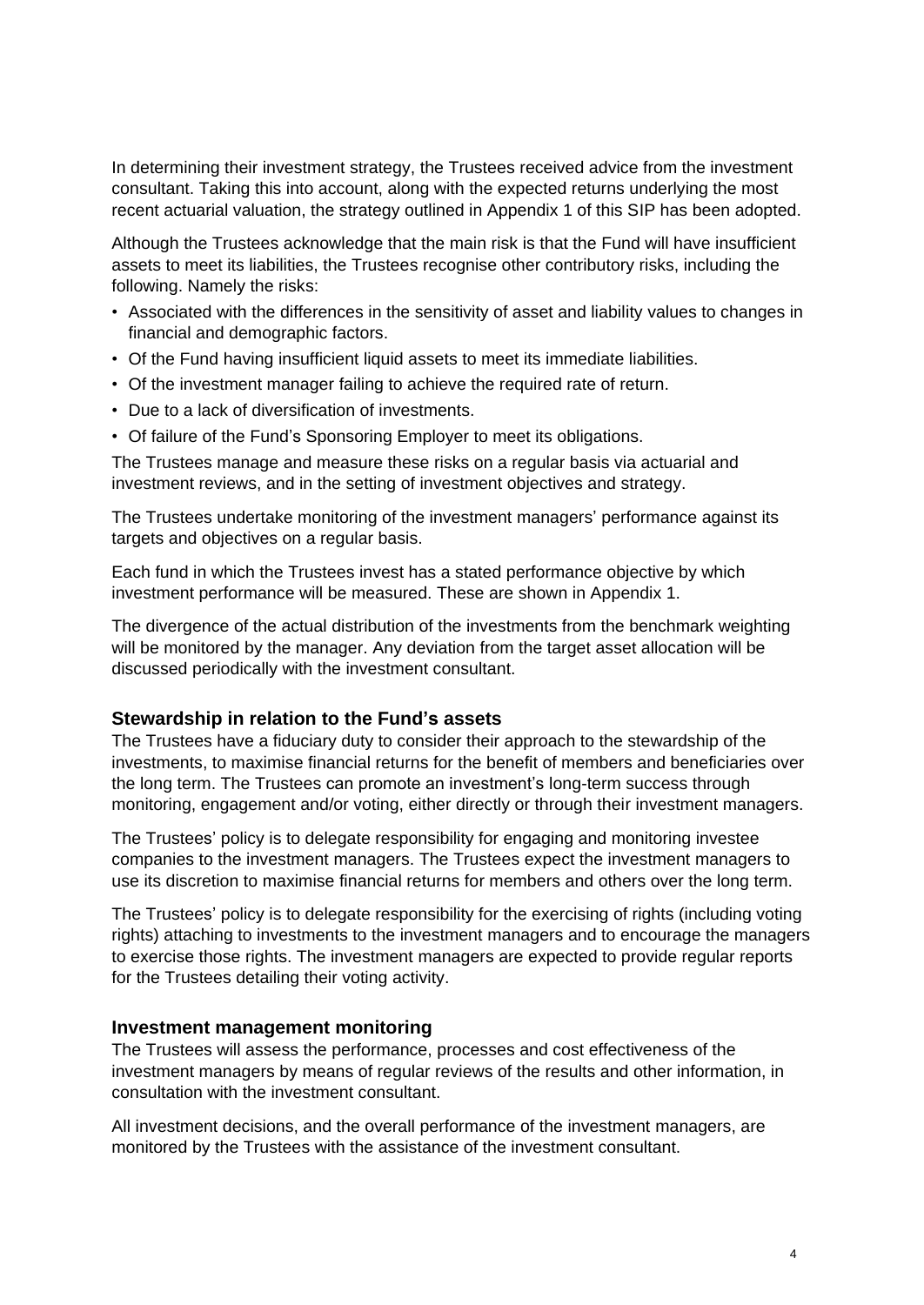The investment managers will provide the Trustees with quarterly statements of the assets held along with a quarterly report on the results of the past investment policy. The investment managers will also report orally on request to the Trustees.

The investment managers will inform the Trustees of any changes in the internal performance objective and guidelines of any pooled funds used by the Fund as and when they occur.

The Trustees will assess the quality of the performance and processes of the investment managers by means of a review at least once every three years in consultation with the investment consultant.

Appropriate written advice will be taken from the investment consultant before the review, appointment or removal of the investment managers.

#### <span id="page-8-0"></span>**The Trustees' policy in relation to their investment managers**

In detailing below the policies on the investment managers arrangements, the over-riding approach of the Trustees is to select investment managers that meet the primary objectives of the Trustees. As part of the selection process and the ongoing review of the investment managers, the Trustees consider how well each investment manager meets the Trustees' policies and provides value for money over a suitable timeframe.

#### **How the arrangement incentivises the investment managers to align its investment strategy and decisions with the Trustees' policies**

The Trustees have delegated the day to day management of the Fund's assets to their investment managers. The Fund's assets are invested in pooled funds which have their own policies and objectives and charge a fee, agreed with the investment managers, for their services. Such fees incentivise the investment manager to adhere to their stated policies and objectives.

#### **How the arrangement incentivises the investment managers to engage and take into account financial and non-financial matters over the medium to long-term**

The Trustees, in conjunction with their investment consultant, appoint their investment managers to meet specific Fund policies. They expect that their investment managers make decisions based on assessments about the financial performance of underlying investments, and that they engage with issuers of debt or equity to improve their performance (and thereby the Fund's performance) over an appropriate time horizon.

The Trustees have decided not to take non-financial matters into account when considering their policy objectives.

#### **How the method (and time horizon) of the evaluation of the investment managers' performance and the remuneration for asset management services are in line with the Trustees' investment policies**

The Trustees expect their investment managers to invest the assets within its portfolio in a manner that is consistent with the guidelines and constraints set out in its appointment documentation. The Trustees review the investment managers periodically. These reviews incorporate benchmarking of performance and fees. Reviews of performance focus on longer-term performance (to the extent that is relevant), e.g. looking at five years of performance.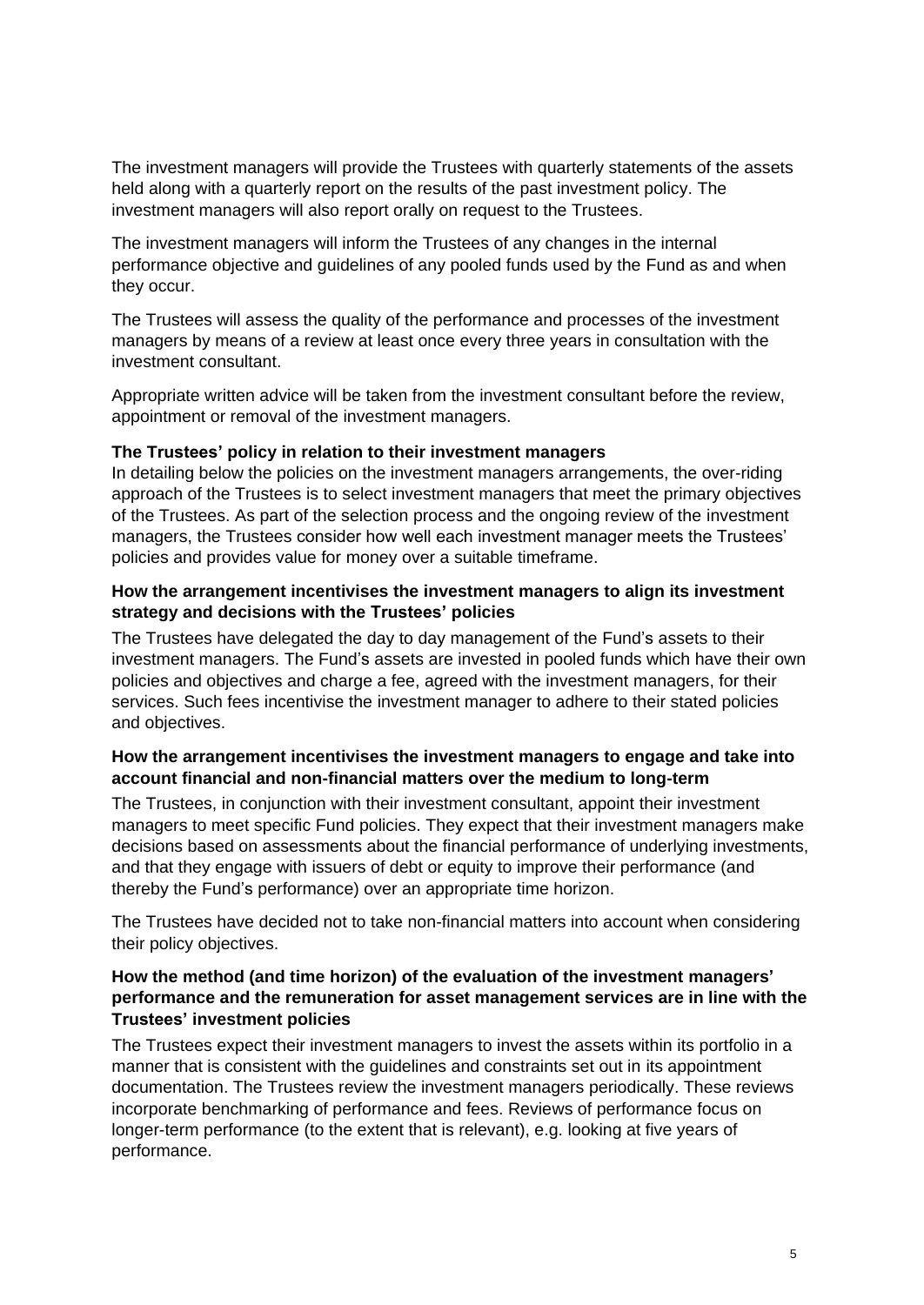If the Trustees determine that the investment manager is no longer managing the assets in line with the Trustees policies they will make their concerns known to the investment manager and may ultimately disinvest.

The Trustees pay their investment managers a management fee which is a fixed percentage of assets under management.

Prior to agreeing a fee structure, the Trustees, in conjunction with their investment consultant, consider the appropriateness of this structure, both in terms of the fee level compared to that of other similar products and in terms of the degree to which it will incentivise the investment manager.

#### **How the Trustees monitor portfolio turnover costs incurred by the investment managers, and how they define and monitor targeted portfolio turnover or turnover range**

The Trustees, in conjunction with their investment consultant, have processes in place to review investment turnover costs incurred by the Fund on an annual basis. The Trustees receive a report which includes the turnover costs incurred by the investment managers used by the Fund.

The Trustees expect turnover costs of the investment managers to be in line with their peers, taking into account the style adopted by the investment managers, the asset class invested in and prevailing market conditions.

The Trustees do not explicitly monitor turnover, set target turnover or turnover ranges. The Trustees believe that the investment managers should follow their stated approach with a focus on risk and net return, rather than on turnover. In addition, the individual mandates are unique and bespoke in nature and there is the potential for markets to change significantly over a short period of time.

#### **The duration of arrangements with investment managers**

The Trustees do not in general enter into fixed long-term agreements with their investment managers and instead retain the ability to change investment manager should the performance and processes of the investment manager deviate from the Trustees' policies. However, the Trustees expect their manager appointments to have a relatively long duration, subject to the manager adhering to its stated policies, and the continued positive assessment of its ability to meet its performance objective.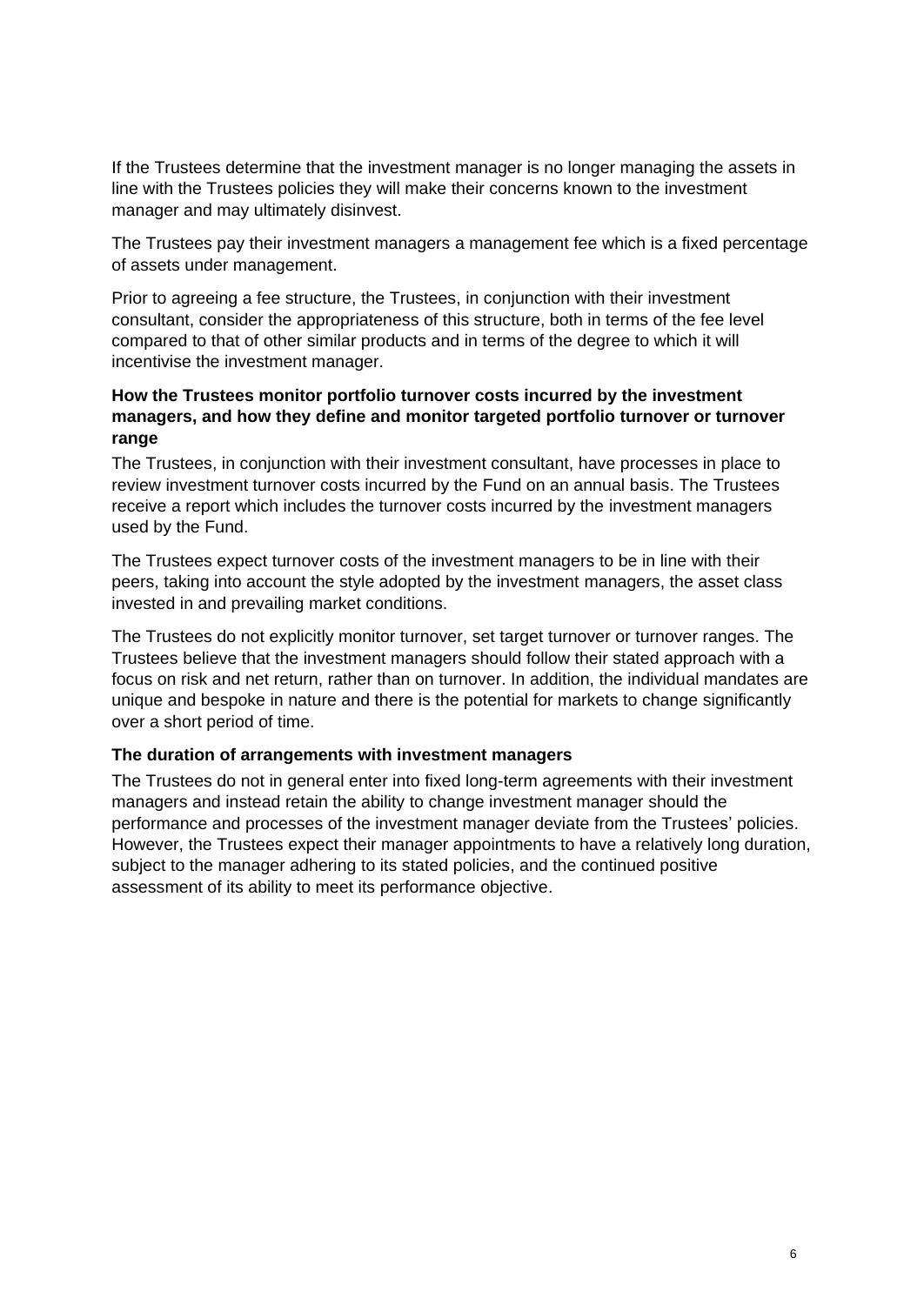## <span id="page-10-0"></span>**Employer-related investments**

The Trustees will not make direct investments in the Sponsoring Employer's own securities. The amount of the Sponsoring Employer's securities owned by pooled investment vehicles invested in, is monitored. The Trustees have delegated the responsibility for the exercising of any voting rights attached to any Sponsoring Employer investment held to the investment manager.

## <span id="page-10-1"></span>**Additional voluntary contributions (AVCs)**

The Trustees have full discretion as to the appropriate investment vehicles made available to members of the Fund for their voluntary contributions. Only investment vehicles normally considered suitable for voluntary contributions will be considered by the Trustees, having taken appropriate written advice from properly qualified and authorised financial advisers.

The Trustees make available a range of investment options for the members' AVCs. In selecting the range of funds offered the Trustees have taken advice from their professional advisers on:

- The risks faced by members in investing on a money purchase basis.
- The Trustees' responsibilities in the selection and monitoring of the investment options offered.

The Trustees will continue to manage the AVC arrangements having taken professional advice on these matters. The Trustees will monitor the performance of AVC providers periodically.

Members are directed to seek independent financial advice when considering their AVC arrangements.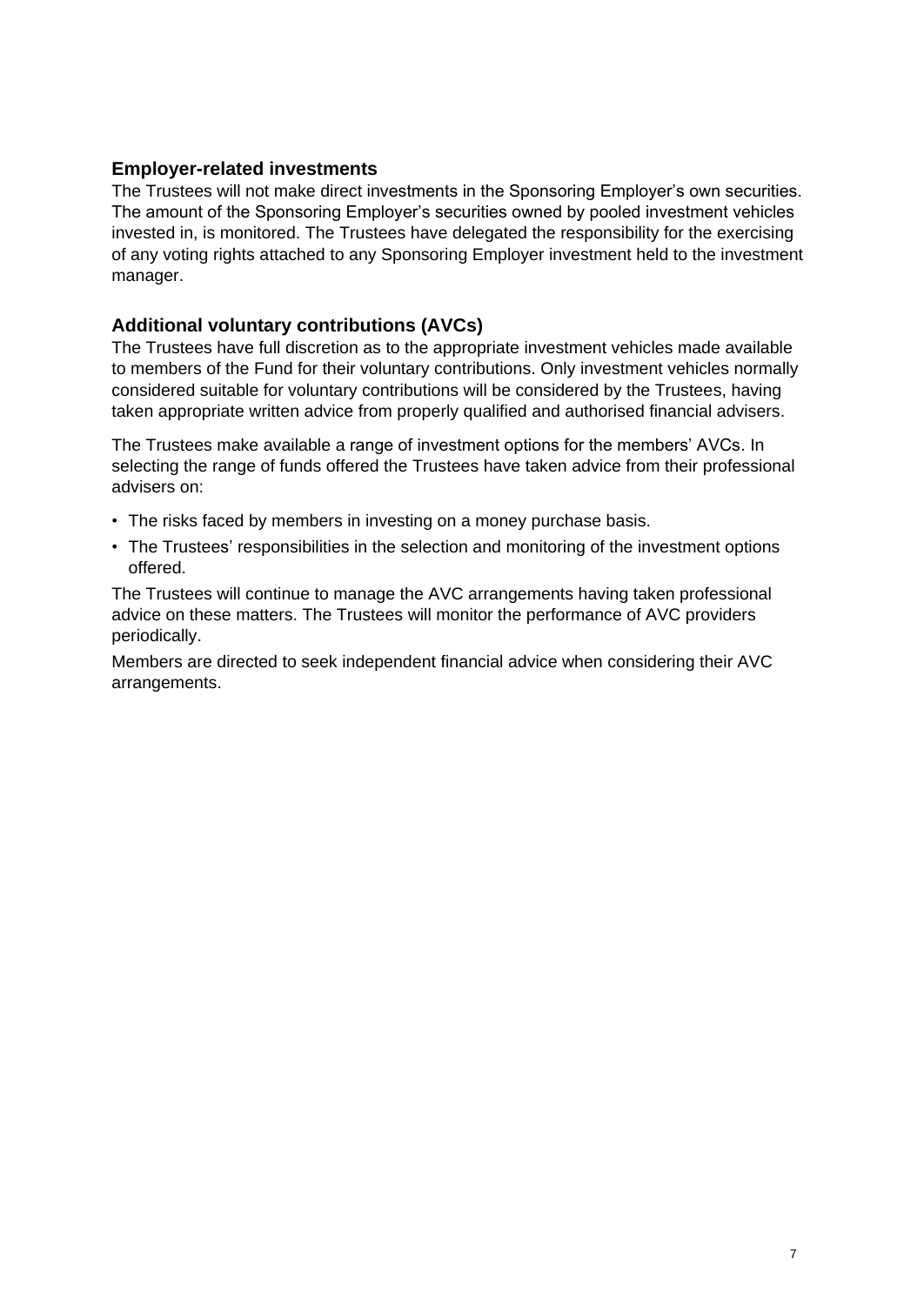# <span id="page-11-0"></span>**Appointments and responsibilities**

This section sets out the key appointments and responsibilities with respect to the investment aspects of the Fund.

# **Trustees**

The Trustees' primary responsibilities include:

- The preparation of this SIP, reviewing its contents and modifying it if deemed appropriate, in consultation with the Sponsoring Employer and the investment consultant, at least every three years. The SIP will also be reviewed following a significant change to investment strategy and/or the investment managers.
- Appointing investment consultants and investment managers as necessary for the good stewardship of the Fund's assets.
- Reviewing the investment strategy as part of each triennial actuarial valuation, and/or asset liability modelling exercise, and/or significant changes to the Fund's liabilities, taking advice from the investment consultant.
- Assessing the processes and the performance of the investment managers by means of regular reviews of information obtained (including investment performance).
- Monitoring compliance of the investment arrangements with this SIP and with the relevant sections of the Act, the Investment Regulations and any regulatory guidance on a regular basis.
- Monitoring risk and the way in which the investment managers have cast votes on behalf of the Trustees in respect of the Fund's equity holdings.

#### **Investment consultant**

The main responsibilities of the investment consultant include:

- Assisting the Trustees in the preparation and periodic review of this SIP in consultation with the Sponsoring Employer.
- Undertaking project work including reviews of investment strategy, investment performance and manager structure as required by the Trustees.
- Advising the Trustees on the selection and review of investment managers.
- Providing training or education on any investment related matter as and when the Trustees sees fit.

#### **Investment managers**

The investment managers' main responsibilities include:

- Investing the assets within their portfolio in a manner that is consistent with the objectives set out in this SIP.
- Ensuring that the investment of the assets within their portfolio is compliant with prevailing legislation and the constraints detailed in this SIP.
- Providing the Trustees with quarterly reports and a review of the investment performance of their portfolio.
- Meeting with the Trustees as and when required.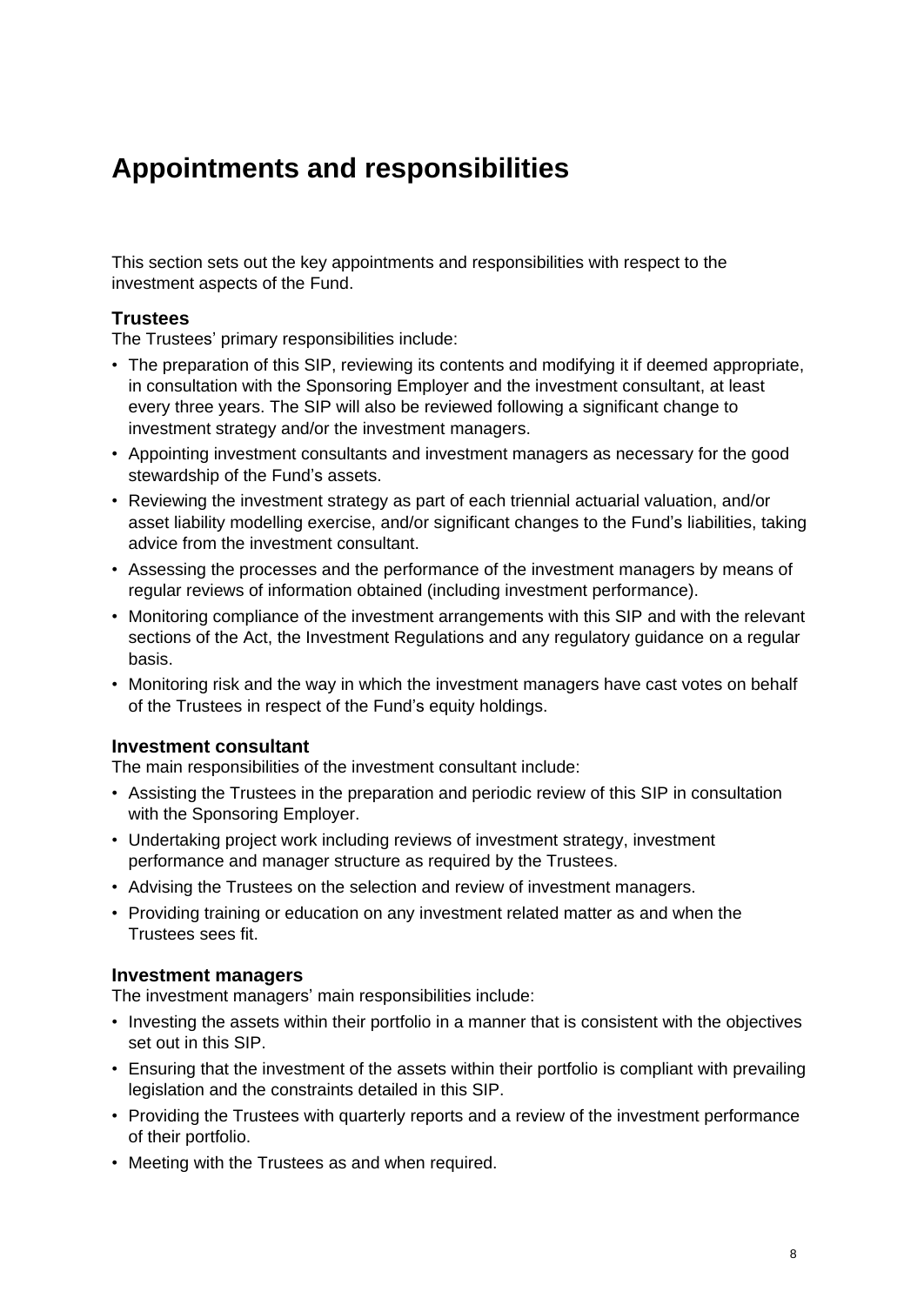- Informing the Trustees of any changes in the fee structure, internal performance objectives and guidelines of any pooled fund within their portfolio as and when they occur.
- Considering financially material risks affecting investments within their portfolio.
- Exercising voting rights on shareholdings within their portfolio in accordance with their general policy.

# **Custodian**

The custodian's main responsibilities include:

• The safe-keeping of the Fund's assets in respect of which they are responsible.

The custodianship arrangements are those operated by the investment managers for all clients investing in their pooled funds.

# **Administrators**

The administrator's main responsibilities in respect of investment matters include:

• The day to day administration of the Fund and the submission of specified statutory documentation, as delegated by the Trustees.

The Fund's administrator is Scottish Widows.

# **Scheme Actuary**

The Scheme Actuary's main responsibilities in respect of investment policy include:

- Commenting on the suitability of the Fund's investment strategy given the financial characteristics of the Fund.
- Performing the triennial (or more frequently as required) actuarial valuation and advising on the Fund's funding level and therefore the appropriate level of contributions in order to aid the Trustees in balancing short-term and long-term investment objectives.

The Scheme Actuary is Elaine Clarkson of Mercer.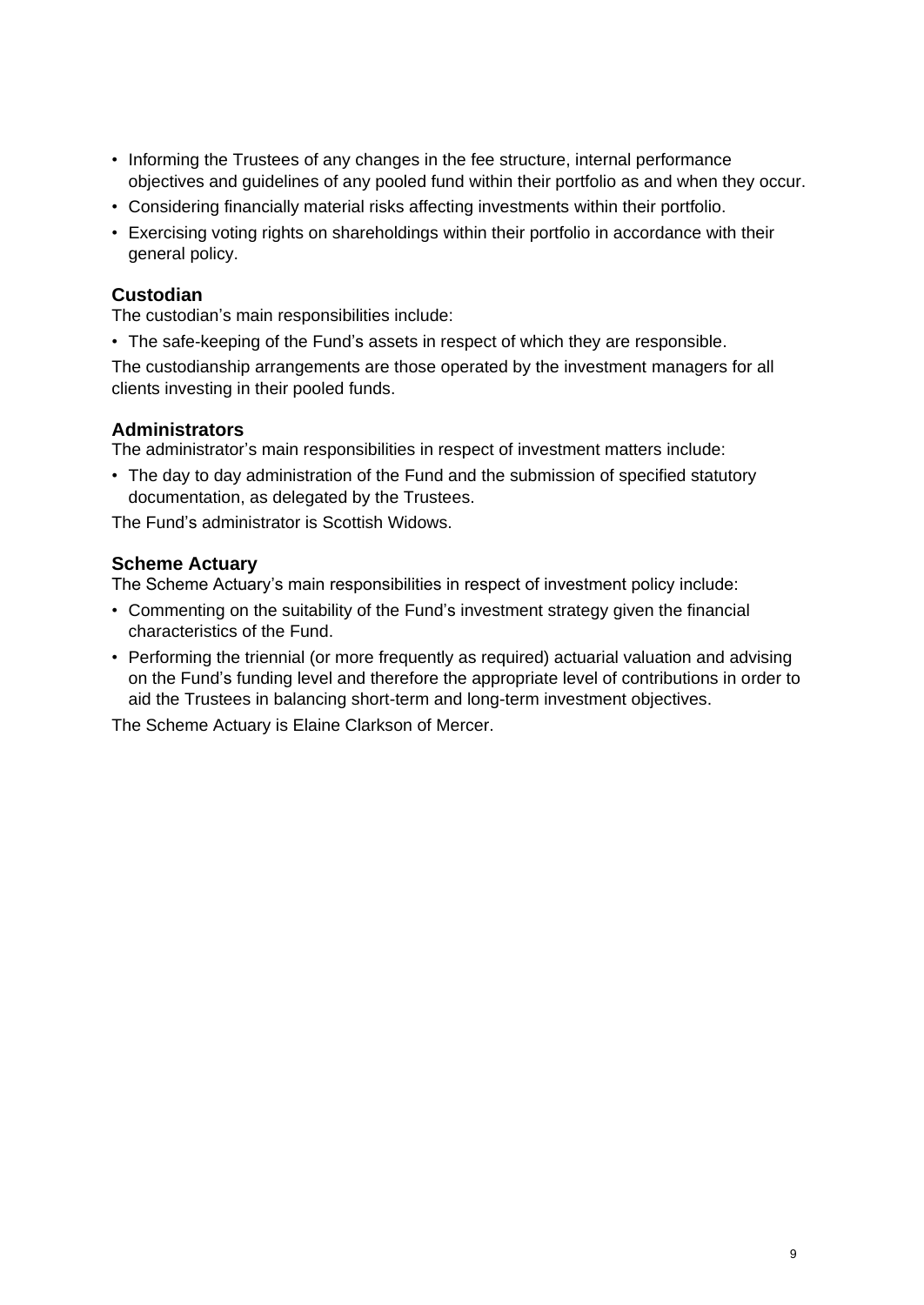# <span id="page-13-0"></span>**Compliance**

The Fund's SIP is publicly available to members on the company's website and also available on request.

A copy of the Fund's current SIP is also supplied to the Sponsoring Employer, the Fund's auditors and the Scheme Actuary.

This SIP, taken as a whole with the Appendices, supersedes all others and was approved by the Trustees.

| <b>Full name</b>     |
|----------------------|
| Signature            |
| Position             |
| For and on behalf of |
| Date                 |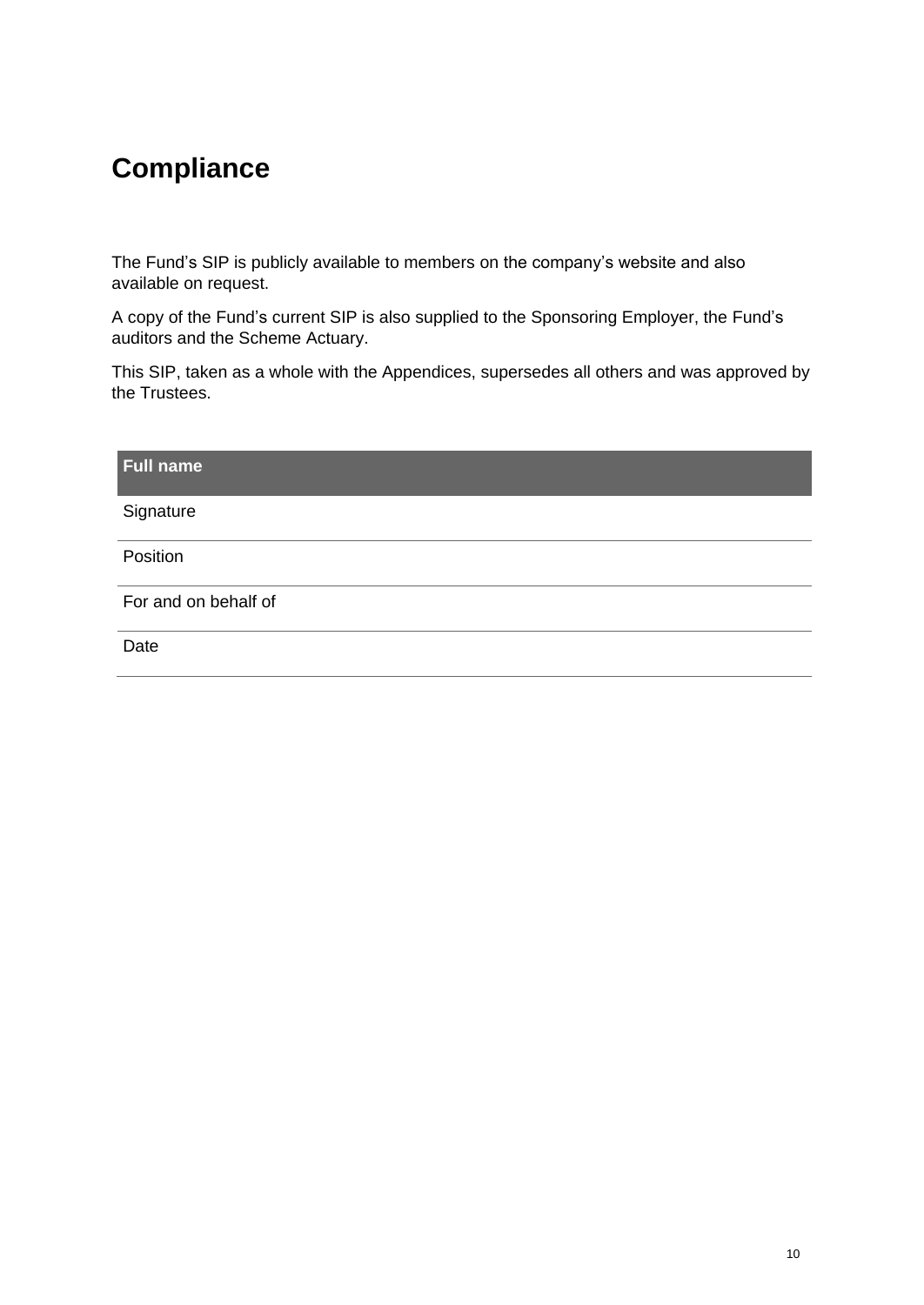# <span id="page-14-0"></span>**Appendix 1 – Strategic benchmark and objectives**

# **Fund's target asset allocation**

The Fund's target asset allocation is tabulated below:

| <b>Asset type</b>                                           | <b>Investment style</b> | <b>Allocation (%)</b> | <b>Control</b><br>Range (%) |
|-------------------------------------------------------------|-------------------------|-----------------------|-----------------------------|
| <b>Global Equity</b>                                        | Passive                 | 37.0                  | 30.0-44.0                   |
| <b>Return enhancing</b>                                     |                         | 37.0                  |                             |
| <b>Corporate Bonds</b>                                      | Passive                 | 15.0                  | $7.5 - 12.5$                |
| <b>Equity-Linked Liability</b><br><b>Driven Investments</b> | Passive                 | 20                    |                             |
| <b>Liability Driven</b><br>Investments ('LDI')              | Passive                 | 18                    |                             |
| Cash                                                        |                         | 10                    |                             |
| <b>Risk reducing</b>                                        |                         | 363.0                 |                             |
| <b>Total</b>                                                |                         | 100.0                 |                             |

*BMO Equity-Linked Liability Driven Investments provides a further 28% exposure to global equities split 20/80 to UK and overseas equities respectively.*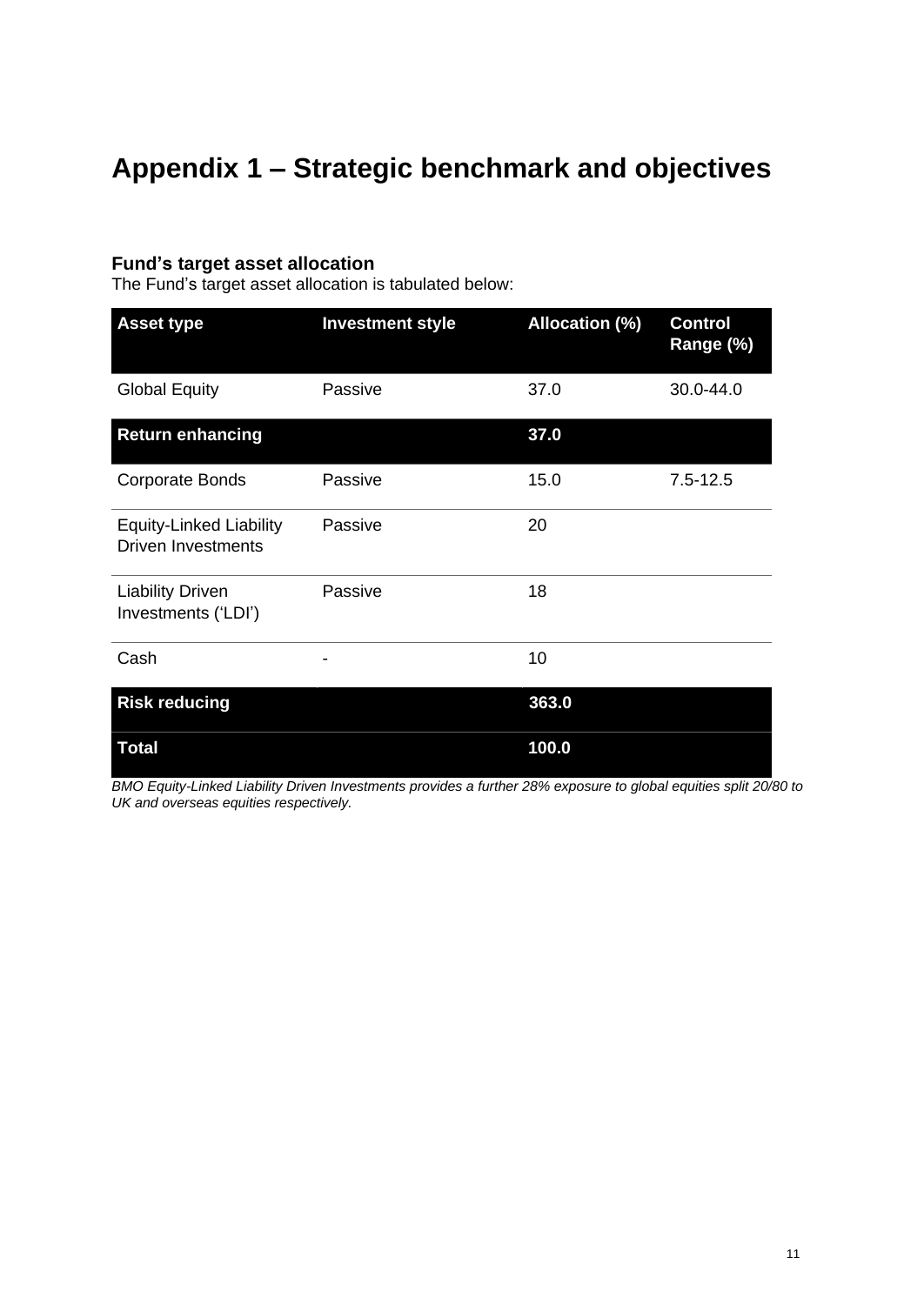# **Benchmark and performance objectives**

Benchmark indices and relative performance objectives for each of the funds in which the Fund's assets are invested are outlined below. All performance targets are gross of fees and relate to rolling three-year periods. **State Street Global Advisors & BMO Asset Management** passively manage the investments on behalf of the Fund.

| <b>Manager</b>                                | <b>Fund</b>                                                           | <b>Benchmark</b><br>index                                                       | Objective % p.a.                                                                                                                                                                                          |
|-----------------------------------------------|-----------------------------------------------------------------------|---------------------------------------------------------------------------------|-----------------------------------------------------------------------------------------------------------------------------------------------------------------------------------------------------------|
| <b>State Street Global</b><br><b>Advisors</b> | <b>SSGA All World ESG</b><br><b>Screened Index Equity</b><br>Sub-Fund | <b>FTSE All World</b><br>ex Controversies<br>ex CW Index                        | Track the benchmark                                                                                                                                                                                       |
|                                               | <b>SSGA Sterling Non-Gilts</b><br>Bond All Stocks Index Sub-<br>Fund  | Bloomberg<br><b>Barclays Sterling</b><br>Aggregate 100<br>mm Non-Gilts<br>Index | Track the benchmark                                                                                                                                                                                       |
| <b>BMO</b>                                    | Real Dynamic LDI Fund                                                 | Gilt and Swap<br>Comparators                                                    | To provide liability<br>hedging by offering<br>interest rate and<br>inflation protection<br>which replicates the<br>liability profile of a<br>typical UK defined<br>benefit pension<br>scheme.            |
|                                               | Nominal Dynamic LDI Fund Gilt and Swap                                | Comparators                                                                     | To provide liability<br>hedging by offering<br>interest rate and<br>inflation protection<br>which replicates the<br>liability profile of a<br>typical UK defined<br>benefit pension<br>scheme.            |
|                                               | <b>Equity-Linked Real</b><br>Dynamic LDI Fund                         | Gilt and Swap<br>Comparators<br>with an equity<br>overlay                       | To provide liability<br>hedging by offering<br>interest rate and<br>inflation protection<br>which replicates the<br>liability profile of a<br>typical UK defined<br>benefit pension<br>scheme whilst also |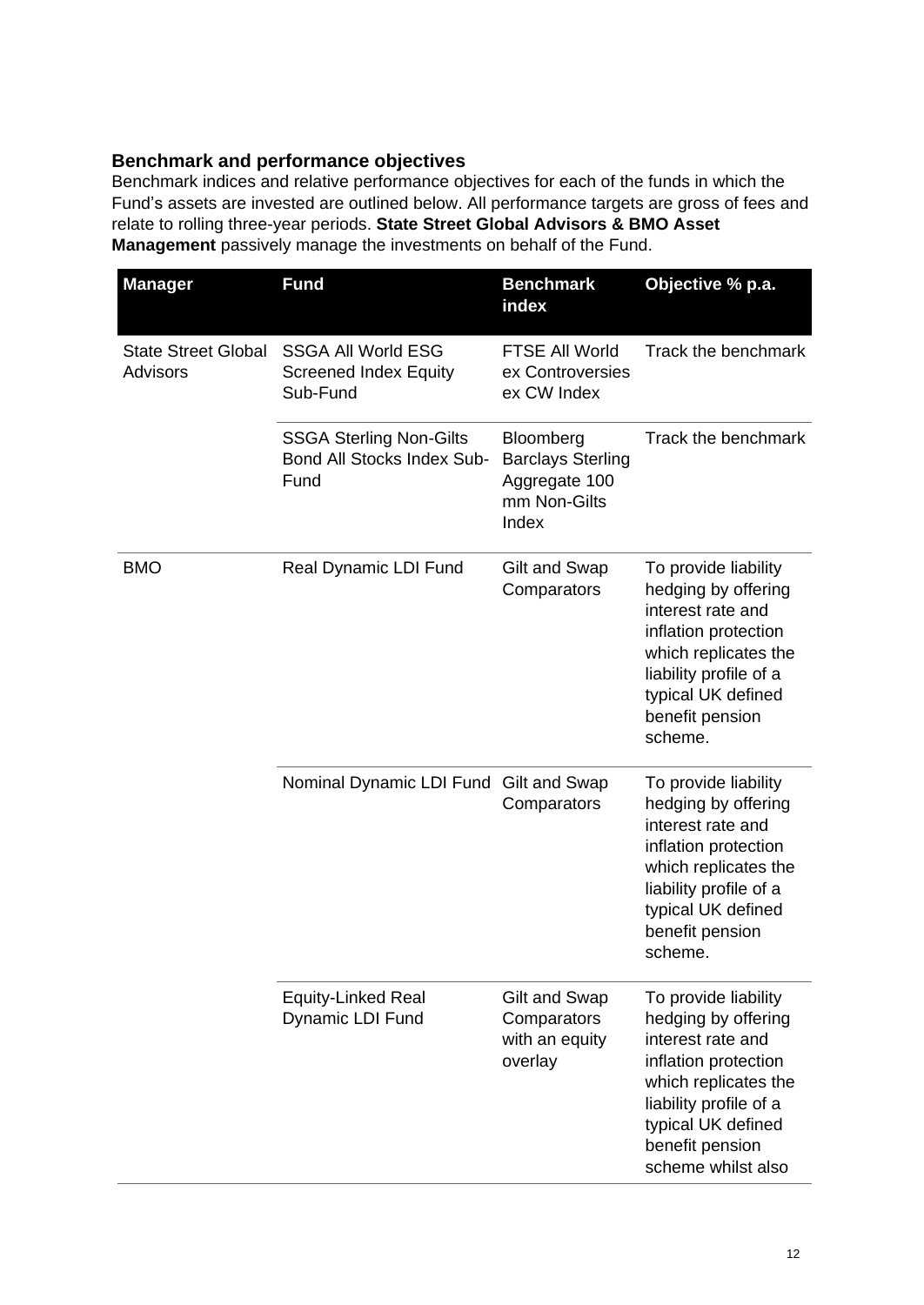| <b>Manager</b> | <b>Fund</b>                    | <b>Benchmark</b><br>index | Objective % p.a.                                                                                    |
|----------------|--------------------------------|---------------------------|-----------------------------------------------------------------------------------------------------|
|                |                                |                           | providing exposure<br>to equities.                                                                  |
|                | <b>Sterling Liquidity Fund</b> | GBP 7-day LIBID           | Maintain high levels<br>of liquidity and<br>generate a return in<br>line with money<br>market rates |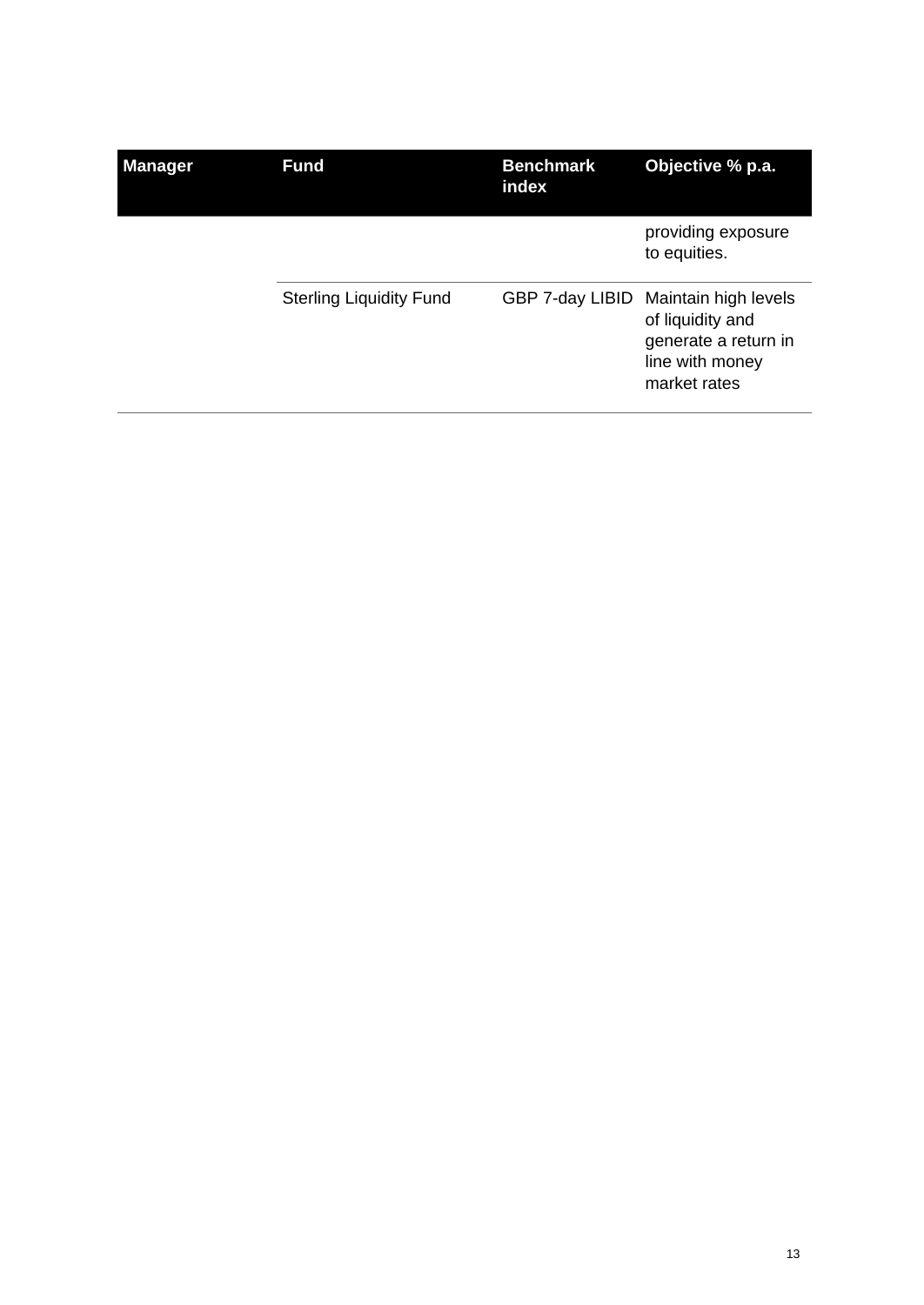# <span id="page-17-0"></span>**Appendix 2 – Fees**

#### **Investment manager fees Manager Fund Investment style Management fee % p.a.** State Street SSGA All World ESG **Global** Advisors Screened Index Equity Sub-Fund Passive 0.075 up to £30 million 0.070 on £30 million to £60 million 0.065 on £60 million to £150 million 0.060 on £150 million to £300 million 0.055 on £300 million or above SSGA Sterling Non-Gilts Bond All Stocks Index Sub-Fund Passive 0.08 up to £5 million 0.07 on £5 million to £30 million 0.05 on £30 million or above BMO Real Dynamic LDI Fund Passive 0.300 up to £15 million 0.250 on £15 million to £50 million 0.210 on £50 million to £100 million 0.180 on £100 million or above Nominal Dynamic LDI Fund Passive 0.300 up to £15 million 0.250 on £15 million to £50 million 0.210 on £50 million to £100 million 0.180 on £100 million or above Equity-Linked Real Dynamic LDI Fund Passive 0.320 up to £15 million 0.300 on £15 million to £50 million 0.270 on £50 million to £100 million 0.250 on £100 million or above